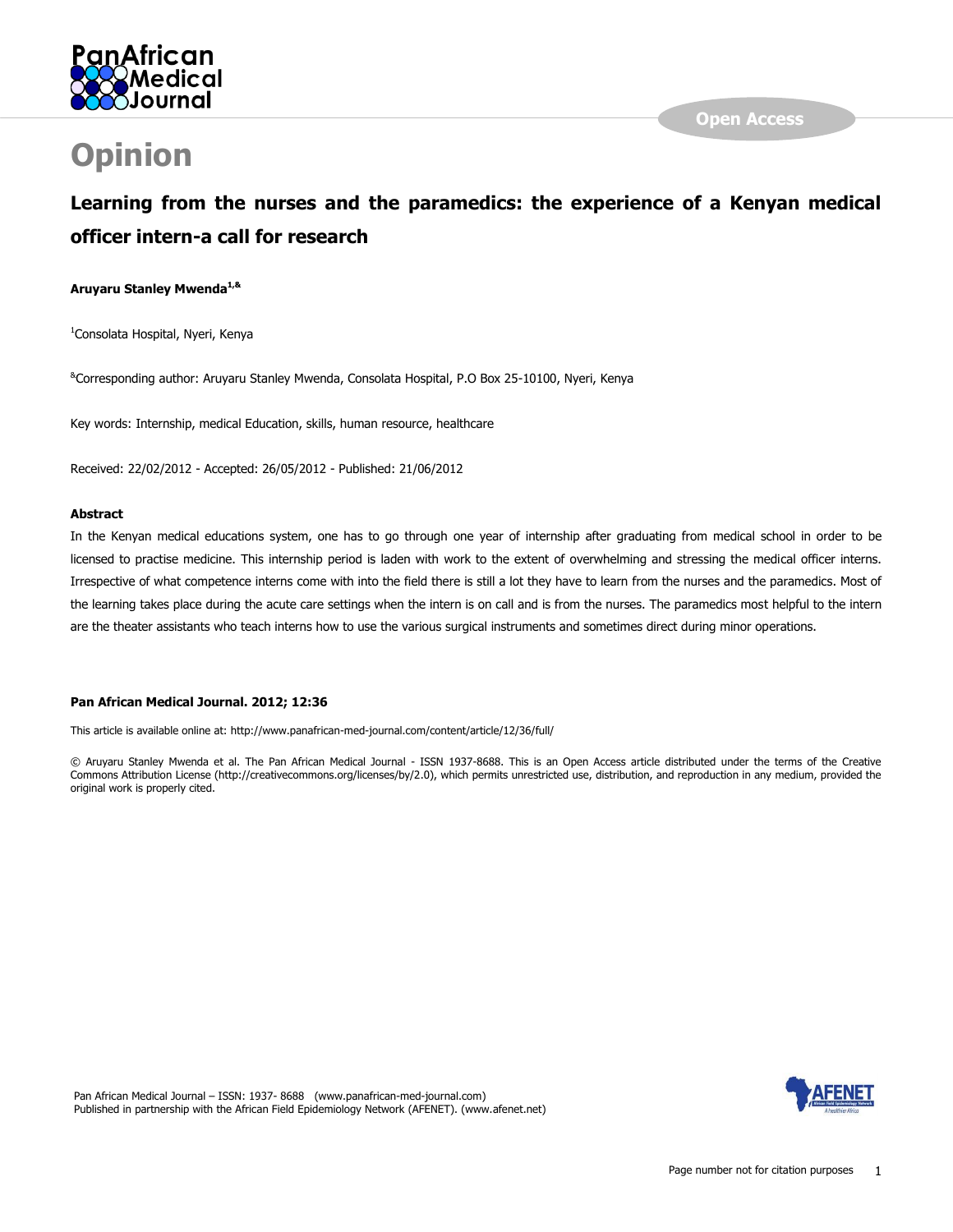#### **Background**

The Kenyan medical system borrows heavily from the Pre-Registration House officer (PRHO) British medical system. In such a system, upon graduation from medical school, one is expected to complete a year of internship through the main departments of medicine, pediatrics, obstetrics and gynecology and surgery before they are licensed to join the league of medical practitioners either as government employees, private sector employees or private practitioners. In Kenya, universities offering undergraduate training in medicine include the university of Nairobi and Moi University. Kenyatta, Egerton and Maseno universities are the new entrants into this field [\[1\]](#page-4-0) and as such up to last year only Moi University and University of Nairobi graduates were included in the ministry of medical services allocation of spaces for medical officer internship. The spirit of the internship program is that the newly graduated doctor should be able to learn new skills, apply the knowledge acquired in medical school and get initiation and mentorship into the field of medicine [\[2-5\]](#page-4-1). To achieve this, the young doctor is expected to work under supervision by seniors who are expected to mentor and assist the young doctor in various domains of patient management [\[4,](#page-5-0)[5\]](#page-5-1).

As a medical officer intern, one is expected to admit patients, which entails history taking, physical examination and preliminary laboratory and radiological investigations, and do appropriate treatment plan, review patients after various investigations and modify the initiated management plan as may be necessary. These responsibilities cut across the departments. The medical officer intern is the house officer, she/he is supposed to know all the patients in the ward and their progress and is supposed to carry out all the bedside procedures like intravenous cannulation, drawing of blood samples, lumbar puncture and collection of other samples that might be needed for patient work up. The intern also does daily (or more frequent if necessary) rounds and reviews all the patients, writing discharge summaries for those fit to be discharged. When rotating in surgery, besides the above engagements, the medical officer intern is expected to work up the patients for theater (by ordering specific pre-operative investigations, obtaining consents and giving relevant pre-operative instructions) and be in theater to assist the surgeon or the senior medical officer and learn the various procedures.

In obstetrics and gynecology, it is the medical officer intern to do manual vacuum aspiration or dilatation and curettage for incomplete abortion, manual removal of placentae and review cases of difficult labor which the midwives may not feel comfortable handling. This is without mentioning the caesarean sections (CS) for the various indications. Apart from during the major rounds and operation days, the gynecologist may be rarely available during the other times and again the medical officer intern finds him/herself as the center around which everything revolves.

In pediatrics, it's the medical officer intern to resuscitate the cases of birth asphyxia, dehydration and coma. These may not be easy cases to the average medical officer intern especially in the early days of internship [\[2,](#page-4-1)[6\]](#page-5-2) but the practice in Kenya is such that being unable to manage such, or say losing a baby to dehydration or shock would attract the wrath of having a few more weeks in the department. Findings of seniors reprimanding medical interns when consulted for "simple" cases have been reported elsewhere in the literature [[4](#page-5-0)[,5\]](#page-5-1). It is also established that there is a deficit in delineating between genuine medical interns limits and deficiency in patients care [\[5\]](#page-5-1). This Kenyan system, as noted above, is reflective of the PRHO British system which has been described as having a military hierarchy [\[5\]](#page-5-1). Such hierarchy and the fear of reprisals may often deter an intern from frequently consulting their seniors on duty especially when dealing with apparently ordinary cases.

The internship program is also such that the interns have to take shifts (calls) during nights and weekends. During the call time, one has to review all new admissions and respond to emergencies. Acute settings /crises, besides being life threatening to the patient, are often stressful and could even be life threatening to the young doctor too [\[4\]](#page-5-0). Depending on the size and business of a hospital, you may be expected to cover your department or the whole hospital when on call. In the smaller hospitals where you take calls across the whole hospital, you are expected to see patients with any imaginable condition whether medical or not, as long as they are in the hospital! It may just be the condition you have never met in medical school ("unlike musicians who can play the same piece repeatedly.the practice of medical learners hinges on chance exposure to diseases') [[7\]](#page-5-3). It may be the condition you always never grasped in medical school [\[2](#page-4-1)[,8\]](#page-5-4). Sometimes the patient may not be as critical as may demand consulting the immediate superior (second on call). In cases where you are seeing patients from other departments when on call, it may be difficult due to fatigue and business to go back to the books and revise. As such wrong management may be carried forward until the intern is in the concerned department before discovering that he/she has been wrongfully prescribing, for example.

Medicine is such a diverse field and it would be unrealistic for one to expect you to know everything. That is why there is continuous medical education (CME) and a need for interns to update themselves from time to time [\[6\]](#page-5-2). But even with the latest information with you, it often occurs to you at the most critical moment that you need the technical knowhow besides textbook medicine [\[2,](#page-4-1)[5\]](#page-5-1). You need to administer a drug, or insert a cannula or a tube or do some other procedure. It is assumed that you have been taught all this in medical school. But as Greenburg et al conclude, it remains difficult to predict the performance of an intern based on their performance in medical school [\[8\]](#page-5-4). In some cases, the presentation of the patient fails to mirror what is in the book and the intern has to just assume a diagnosis for the sake of completion of the clerkship and justification of the management plan instituted [\[2](#page-4-1)]. In other cases, it"s the outright knowledge deficit that becomes the stumbling block between a clinical presentation (when well elicited) and the correct diagnosis [\[2,](#page-4-1)[6\]](#page-5-2). In such scenarios, the senior should be able to direct the intern and take such an opportunity to teach them what is right to do. Against this background, it is worth noting that increased workload increases the risks of patient mortality [\[6\]](#page-5-2) and exposure to occupational injuries among the interns [\[9\]](#page-5-5).

The transition from medical school into the field is a period characterized by anxiety, stress and a multiple other challenges [\[2-5\]](#page-4-1). Much of this stress emanates from the work load, work duration and the new responsibilities [\[2-5\]](#page-4-1). The workload is sometimes so overwhelming that the stress takes the pathologic dimension of anxiety and depression which manifest as weight loss and/or insomnia [\[3\]](#page-4-2). Amidst this stress upon joining the field, various coping mechanisms by the medical officer interns have been cited [\[3\]](#page-4-2). Sadly such coping mechanisms sometimes have included substance abuse [\[3](#page-4-2)]. To the author"s knowledge, no literature has analyzed any deficits that the graduating Kenyan doctor carries to the field and thus no one can blame the senior doctors and specialists of neglecting the intern when it comes to teaching simple practical aspects. This assumption goes on at the cost of quality patient care and optimal training for the intern. Goldacre and colleagues found out that besides variations among medical schools in terms of their preparation of medical students for the field, few of the young doctors under the PRHO system felt well prepared for their jobs [\[10\]](#page-5-6).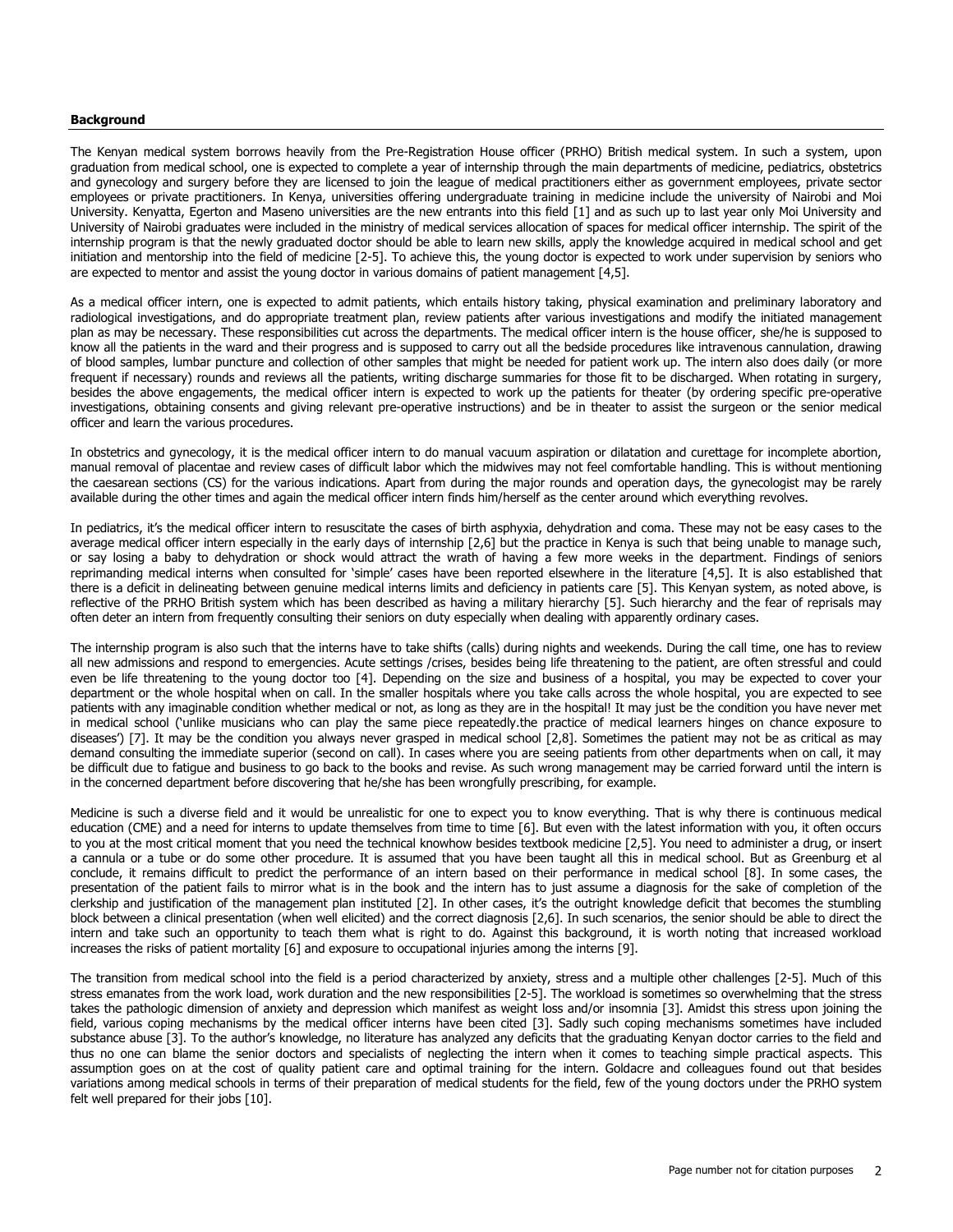Sometimes it may be difficult to get the senior doctor around the hospital especially outside the working hours. But there is always a nurse, often a paramedic wherever the intern is in the hospital. Tallentire and colleagues argue that a junior doctor's decisions in an acute care setting don not occur in isolation; instead they are influenced by his/her interactions with other members of the health care system and additional external artefacts [\[5\]](#page-5-1). These nurses and paramedics have a wealth of experience. As such, experienced nurses in rural Africa have been noted to perform procedures and other duties that are usually a preserve of specialists in urban areas and the western world [\[11\]](#page-5-7). With their wealth of experience irrespective of academic qualifications, these health care staff play a significant role in guiding the intern through especially when it comes to the technical know-how in the various spheres of internship. No study, to the best of the author"s knowledge, has been done to find out the challenges the Kenyan medical officer interns face during their internship, neither is there data in the literature underscoring the crucial role of the nurses and the paramedics in the environment around the Kenyan medical officer intern. In this paper, the author analyses his experience during the period of internship.

# **About Consolata hospital Nyeri**

Consolata hospital Nyeri is a level IV catholic hospital currently with a work force that includes 55 nurses and 25 paramedics (laboratory technicians and technologists, pharmacy technicians, physiotherapists, radiographers and theater assistants). It is an internship center for both medical officer interns and clinical officer interns. It offers both in-patient and out-patient clinical services. The in-patient section is divided into four main departments: medicine, surgery, maternity (obstetrics and gynecology) and pediatrics.

During internship, one rotates through the four departments over a period of 12 months. The medical officer interns take weekday calls once every four days and a weekend call once a month. When on call, an intern is in charge of the whole hospital and reviews admissions, any patients that become unstable in the ward and does any surgeries either alone or with the assistance from a medical officer (second on call) or a consultant (third on call) depending on the complexity of the surgery. Outside the working hours, the hospital is literally under the control of nurses who should alert the intern on call in case of any patients that may need urgent review or for consultations where necessary. The paramedics offer axillary support including carrying out investigations requested by the doctors and helping in other ways in the patient management depending on their training and job description. It is a norm that the nurses cannot call the second or third on call without first calling the intern. As such, the intern sees each and every patient requiring review and makes the decision to consult the seniors (second and third on call). The author was placed (in turns) in the departments of pediatrics, obstetrics and gynecology, medicine and surgery.

#### **Learning themes**

#### **Orientation into the new environment and responsibilities**

It was a huge challenge settling into the new environment, with the new status and a huge responsibility. I found out that sometimes the practice in this hospital is different from what is learnt in books and practiced in the teaching hospital where I trained. To learn these I depended heavily on the nurses to know what they usually did under such circumstances. I realized right from the first day that the orientation that I was given by the hospital administrator was not the most important, it was the nurses" direction for example in terms of what drugs they had in the pharmacy or what was the norm given a certain condition: "Doctor, that drug is not in our pharmacy but I usually see them given these tablets twice a day", one nurse told me when I had prescribed a certain medication to a newly admitted patient. Then I learnt to enquire from the nurses more and more before I made other prescriptions only to be called to revise the treatment sheet. With time I was able to know which drugs were mostly out of stock and where the patients could be advised to purchase them. I also found out that at times the nurses would, based on their experience, disagree with part of my management and I had to follow their advice: "I am not going to give this patient this drip of 10% dextrose you have prescribed because I know he will definitely get hyperglycemia and I will be running around looking for the hospital phone to call you. So you can just go ahead and prescribe but for me I will not give it." After a while I thought against my initial plan and adjusted the treatment sheet.

# **Learning during acute care settings and while on call**

This was usually the most challenging time. I would be called to the out- patient casualty for example for a patient who had been involved in a road traffic accident. Such situations were overwhelming in the initial days and everything I had learned in medical school apparently would escape and sometimes I would be left staring at the patient after the initial initiation of fluids and some analgesics. Often I would call the second-on-call and get some instructions on the phone on what to do and what medications to prescribe. But even after prescribing and thinking that everything was alright, sometimes the nurse wound recommend another drug, or another investigation. Then I would be so amused at my oversight of certain common things because I had been carried away by the magnitude of the case.

In other instances the experienced nurse with the patient would have already initiated appropriate management by the time I arrived. I found certain cases not to be as serious as the nurse calling me had made it sound. But in certain cases where I needed to consult, or I was not 100 percent sure the nurse would sometimes be fully vindicated after my consultation. While doing my weekend call just before I joined obstetrics and gynecology, I was called for a patient in labor. She had been assessed by the midwife. The midwife informed me there was meconium stained liquor grade III but after assessment I thought it was grade II and directed close monitoring of labor. But the midwife was convinced there was fetal distress and the patient had to undergo a CS: "Sister get me that catheter and the blade and get the theater people on the phone, tell them to prepare for an emergency CS we have a fetal distress", there was no convincing her otherwise. Intra-operatively there was a cord around the neck and the baby was delivered with mild birth asphyxia.

# **Learning Practical skills**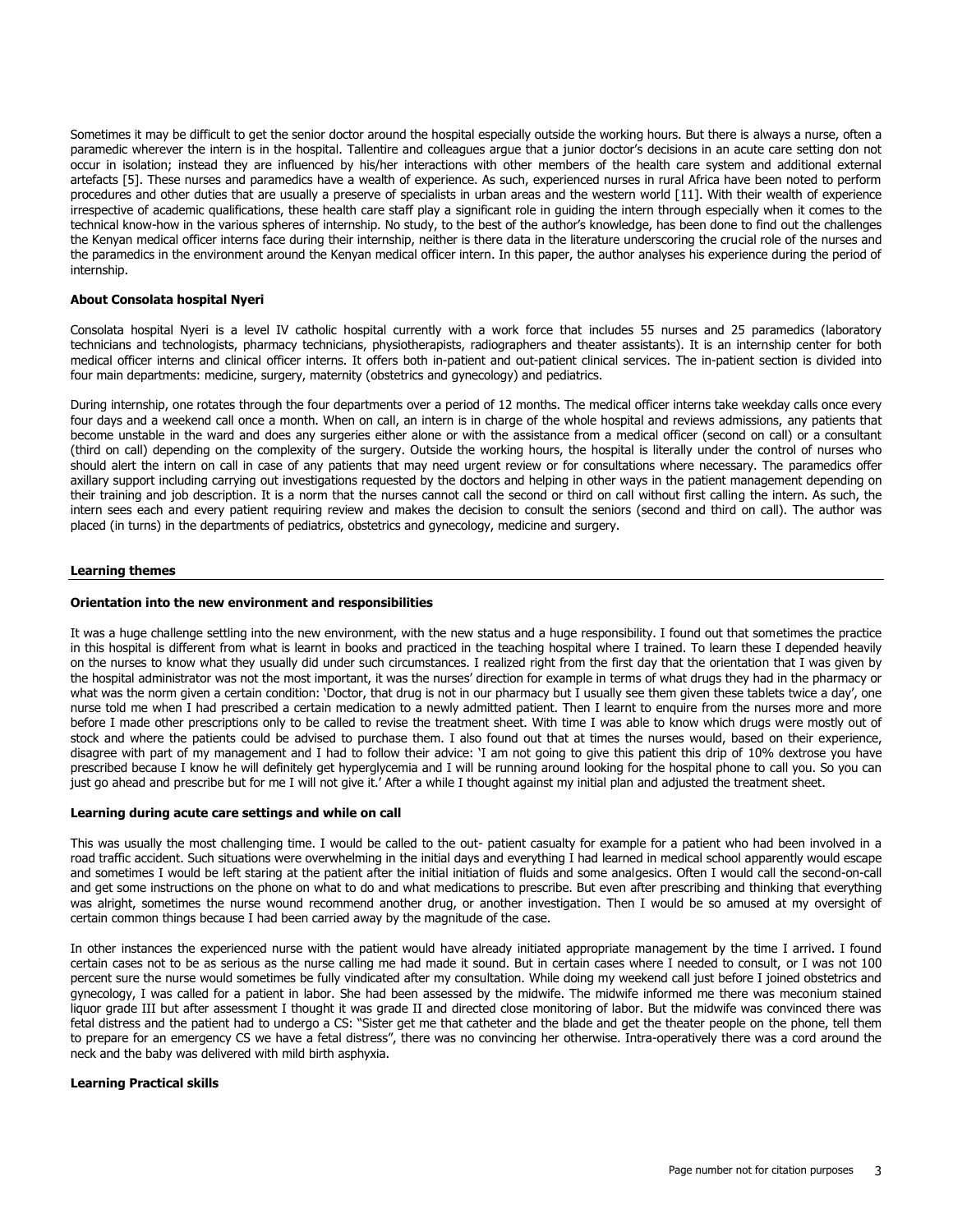#### **Theater**

The main learning area under this theme was theater. First of all, I learnt most of the instruments names and uses from the theater assistants and scrub nurses. Apart from a CS set, most of the other instruments were unfamiliar to me. I had heard the various types of sutures and even used them while assisting in theater as an undergraduate. But I knew little about which suture to use for which structure. The nurses would set the sutures ready and give me say vicryl number 1 for repairing the uterus. Some day when I got some serious bleeding while doing a CS I continued using vicryl number 1 but I could not achieve hemostasis. Then my scrub nurse just asked to be given vicryl 2/0. I thought she was getting the suture ready for the peritoneum. Then she handed me the suture saying: "This is what will save us here, doctor". True to her advice we had hemostasis within no time.

Even doing real surgical procedures I also heavily relied on theater assistants and scrub nurses. My first dilatation and curetage (D&C) for an incomplete abortion was virtually done by my assistant. Giving me the in-and-out catheter to empty the bladder when I wanted to go directly to curettage, reminding me to do a bimanual pelvic examination when I asked him for the curette and then giving me the uterine sound and showing me how to use it when I had no idea what it was. I always felt safe when he was the one scrubbing with me during subsequent days.

#### **Wards**

Compared to theater, there was not as much to learn from the wards in terms of practical skills. The aspect where much learning took place was in terms of which laboratory samples to take for which test and in what kind of containers. It is not every time that I had this special card that lists types of investigations and what color of bottle to take the blood in. I would remember some investigations that required a green-top bottle but our laboratory does not have such. One night I was called to review a little boy admitted with dehydration and febrile illness. After clerkship I drew blood samples. I first drew sample for complete blood count in the anticoagulant coated bottle. When filling the plain bottle for electrolytes I realized I could not get enough as blood had already clotted and the child was irritable and restless. I decided to put a little of the sample from the anticoagulant coated bottle and got enough for the plain bottle as well. I was later woken up in the middle of the night by the laboratory people saying the patient had unrecordable hyperkalemia! I later learnt that the anticoagulant in the complete blood count bottle was the cause of the "hyperkalemia". So every other day I would call the laboratory or walk there and make any enquiries that I had in mind, and I realized there were things I should have known but I did not know.

#### **Implications about our education and human resource aspects of the healthcare system**

There is a disturbing unfamiliarity and difference between the teaching hospitals and the rural hospitals where most interns are placed. Such calls for thorough orientation not in terms of "where and what" about the new hospital but in terms of "how differently we do it here". This is the first area of learning brought out in this study. That the most challenging encounters occur when the intern is alone and there are few staff (such as during the weekends and holidays and at night when one is on call) is known to us [\[2\]](#page-4-1). This in effect means it is hard for the hospital administration and the seniors to predict all possible disturbing scenarios and develop a "manual for orienting interns". Perhaps a need-based orientation where interns give a feedback about the challenges after every so often and get advice on the way forward would suffice. Such is the prerogative of respective hospitals and the Kenya medical practitioners and dentists board which regulates internship. This would only happen in the first few weeks when the interns are still anxious and least efficient [\[2\]](#page-4-1).

This paper may seem to portray the nurses as being the custodians of knowledge and the missing link between an intern"s deficit and appropriate patient management. But it is the constant critical contact between the critical patient and the nurse that thrusts such importance unto them. Thus, although the author notes above that on a day to day running of a hospital everything rotates around the intern, when narrowed down to every particular patient that focus of centrality shifts from the intern to the nurse. No wonder they know more about certain medications that the patient would require not necessarily because they are more knowledgeable about its pharmacology but because they have the solution that will work in the short term. The intern really has no time to go to the pharmacy and make enquiries when he has a patient who needs urgent intervention. Since they are the ones who administer the medications that the medics prescribe, nurses would be best placed to know what may not be available and what just appears "strange" in a given treatment chart. Most of the nurses may not boast of academic accolades but they definitely possess an undisputed edge over the intern in terms of anecdotal experience ("…I usually see them given these…").

It is protocol in medicine world over that doctors give instructions and nurses and paramedics implement. So it comes out as a surprise that nurses can disregard a doctor"s plan ("… go ahead and prescribe but me I will not give it") ! Probably the juniority and obvious experience deficiency on the intern prompted such a response. It would be exciting to find out how nurses would behave if for example an experienced medical officer or a consultant prescribed an obviously wrong medication. Would they have the guts to "just not give it", and tell that to the doctor? They are however vindicated in that they give the logic behind their assertions ("….he will get hyperglycemia…"). They are not rigid when out-reasoned, and this underscores the importance of team work as emphasized by Brennan et al [\[2\]](#page-4-1).

Juxtaposed against the findings by Tallentire and colleagues [\[5\]](#page-5-1), the nurses in this setting would be the main composition in the theme 'environmental factors' which significantly influence a junior doctor's decisions.

During the acute care settings and when the intern is on call, the nurses come out as significant determinants of how promptly a patient is reviewed, at times how the patient is managed. They have to assess the seriousness of the case and weight their information when calling the intern. That interns can get mental block when faced with acute, high stakes cases is not new knowledge [\[2](#page-4-1)[,4](#page-5-0)[,5\]](#page-5-1). Tallentire et al observe a possible delay in making consultations because of fear of reprisals from the seniors and/or the impression that one can manage the case at hand [\[5\]](#page-5-1). This paper brings out an additional input from the nurses even when the seniors have been consulted. May be in situations where hospital based management protocols and algorithms are present and visible in all clinical areas (e.g. on the walls at casualty) the degree of such in-put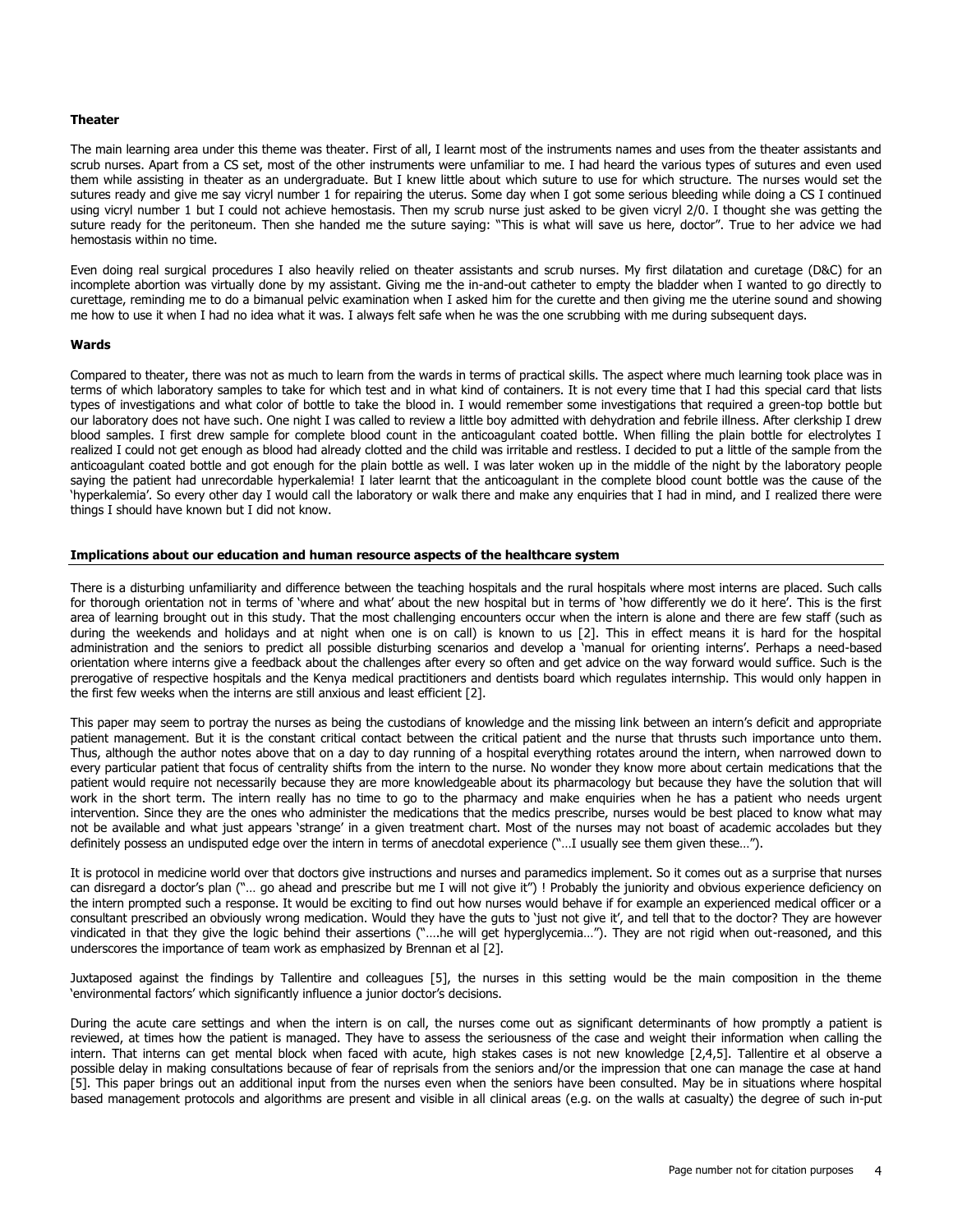would be minimal. Another aspect that comes out is that of nurses already convinced of what needs to be done and appearing to call the intern just to do what has to be done (the case of midwives in obstetrics with fetal distress).

Two questions arise here: 1) Is this case that of nurses bullying a young inexperienced new intern who has to walk a trodden path?; 2) Do the nurses dictate the management of patients disregarding what the intern has to say? Answers to these questions can only be imagined in the context of the prevailing environment. There are no situations where the nurses recommended or insisted on things out of the ordinary. It is the author"s believe that none of such were done to "prove a point" or humiliate the intern.

However, much as there is a lot the nurses contribute to the initial management of acutely ill patients especially during the early days as the intern grows in confidence and efficiency, a certain worry crops up. How up to date are our nurses when it comes to the latest developments in management of various acute conditions ? How willing are they to listen to a new intern who may not demonstrate full confidence but is right in choosing a certain management plan however unfamiliar to the nurses? Well, it all depends on the intern now. One has to be sensitive to such and firm in his decisions, calling the second or third on call if need be to support his stand. As a doctor, the intern "must be capable of taking ultimate responsibility for difficulty decisions in situations of clinical complexity and uncertainty' [[2\]](#page-4-1). Some of these occurrences are firsts for the interns and they will definitely learn from their experiences [\[2\]](#page-4-1) and handle future cases better. There are a few interns who will confess to their undergraduate medical schools having prepared them well for internship [\[2,](#page-4-1)[10\]](#page-5-6). Goldacre and colleagues observed a variation between different medical schools in UK in terms of how well their graduates felt prepared and recommended systematic in-depth feedbacks to medical schools from their alumni [\[10\]](#page-5-6). A few years later, their recommendations were supported by Greenburg and colleagues who concluded that it was difficult to predict the likely professionalism and performance of interns by gauging them using medical school performance [\[8\]](#page-5-4).

It is worth to advise on medical curriculum modifications where "meaningful contact" [[2\]](#page-4-1) with the patient takes place in terms of giving senior medical students the chance to work up and prescribe treatments, follow up the patients etc. Tallentire et al [\[5\]](#page-5-1) attempted to understand the behavior of newly qualified doctors in acute care settings while Brennan and colleagues [\[2\]](#page-4-1) studied the experiences of newly qualified doctors in the entire hospital setting. Besides Brennan et al [\[2\]](#page-4-1) finding out that surgeons were so busy they did not have time to mentor and give direction to the young doctors, the researchers did not find out the aspects of lack (or mastery ) of surgical skills among the new graduates. Studies assessing surgical skills competence are mostly directed towards surgical residents. It would be necessary to know how undergraduates fare in terms of mastery of simple surgical skills and instruments. In the author's setting, theater assistants and scrub nurses come out as playing a role in mitigating this deficit. Though surgery is more of apprenticeship, a little more of this apprenticeship at the undergraduate level can help a great deal for the interns bound for rural Kenya.

Is knowledge of sutures and instruments used in theater an approximate representation of "meaningful exposure" [[2\]](#page-4-1) to surgical patients in undergraduate training?

Apart from theater, it appears there is little the other paramedics offer the intern. Only the laboratory technicians come out as playing a role here. In centers that have phlebotomists, the interaction between the intern and the laboratory technician would definitely be diminished.

We need studies that look into the interactions between the nurse and the intern. That way we can understand if there is influence of inexperience in how nurses interact with the interns. There is also need for frequent feedback to medical schools by their alumni in terms of what can be improved on in the fields of clinical exposure for undergraduate students. Finally a study that assesses the surgical skills gained in the medical school would highlight if surgery is the neglected department when it comes to practical exposure for undergraduate medical students.

# **Conclusion**

Internship is a learning period. Irrespective of what competence interns come with into the field there is still a lot they have to learn from the nurses and the paramedics. Most of the learning takes place during the acute care settings when the intern is on call and is from the nurses. The paramedics most helpful to the intern are the theater assistants who teach interns how to use the various surgical instruments and sometimes direct during minor operations.

#### **Competing interests**

The author declare no competing interests.

#### <span id="page-4-0"></span>**References**

- 1. Mwenda AS. From a dream to a resounding reality: the inception of a doctors" union in Kenya. The Pan African medical journal. 2012; 11:16. **[This article on PubMed](http://www.ncbi.nlm.nih.gov/pubmed/22368759)**
- <span id="page-4-1"></span>2. Brennan N et al. The transition from medical student to junior doctor: today's experiences for tomorrow's doctors. Medical Education. 2010; 44:449-458. **[This article on PubMed](http://www.ncbi.nlm.nih.gov/pubmed/20518984)**
- <span id="page-4-2"></span>3. Sun GR, Saloojee H, Jansen van Rensburg M, Manning D. Stress during internship at three Johannesburg hospitals. S Afr Med J. 2008 Jan;98(1):33-5. **[This article on PubMed](http://www.ncbi.nlm.nih.gov/pubmed/18270638)**